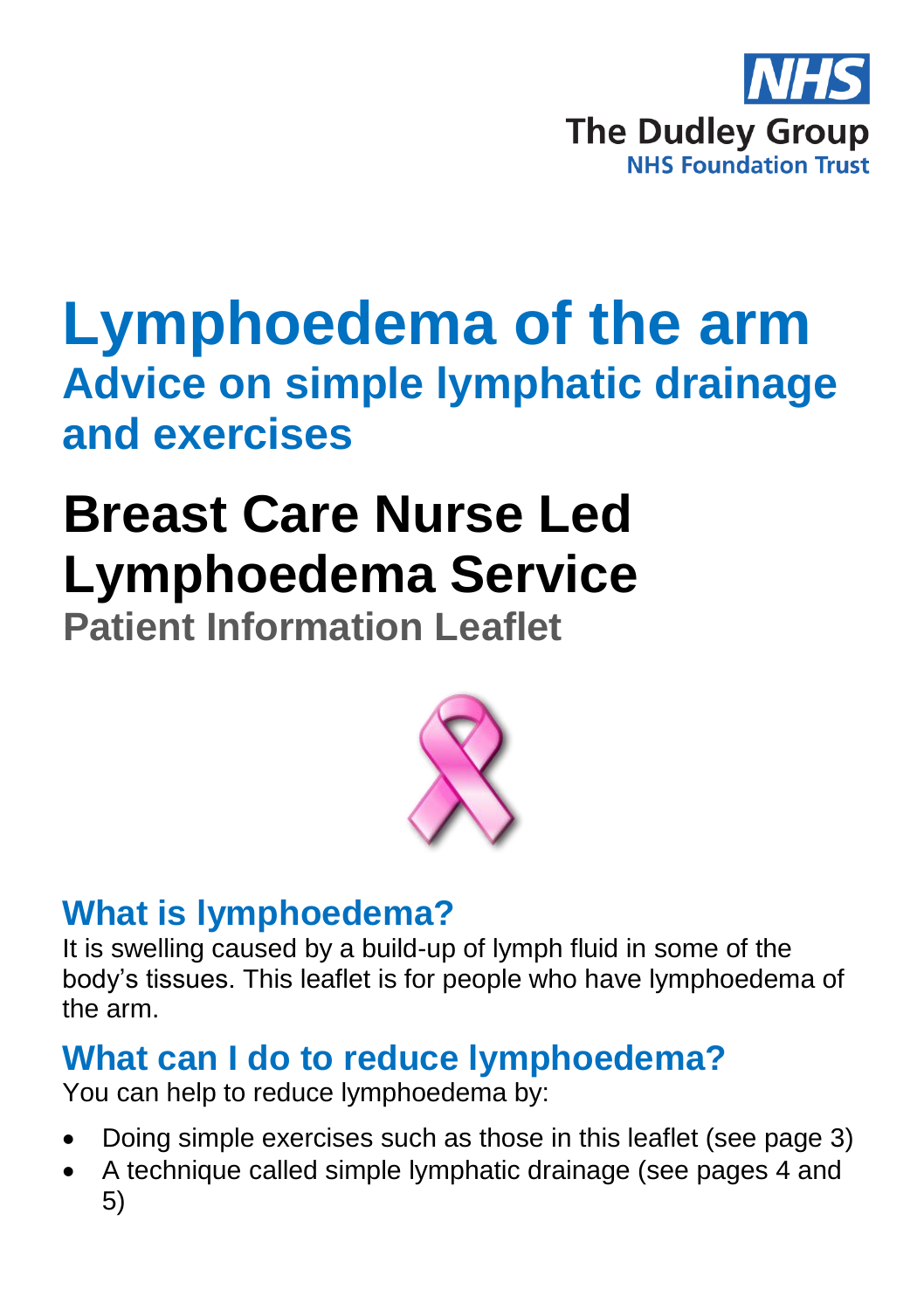### **Compression garments (hosiery)**

If you have been fitted with compression garments to help control lymphoedema, here are some tips:

- Put the garment on first thing in the morning.
- Do not fold the top over on your garment.
- Make sure there are no wrinkles in the garment.
- Do not cut it (it will not work properly if you do and it is expensive).
- Do not tumble dry it or dry it on direct heat.
- Try wearing rubber gloves when putting on your garment as it will help you get it on.

### **Skin care**

Good skin care is important to reduce the risk of infection. Here are some tips:

- Dry your skin well, especially between your fingers.
- Treat any cuts, scratches etc. with antiseptic cream immediately.
- Use an insect repellent to avoid being bitten during summer months or when you are on holiday.
- Take extra care when removing any unwanted hair on your arms – a cream or electric razor is safest.
- Do not have blood samples or blood pressure taken or injections on the affected arm.
- Avoid sunburn wear a high factor sun lotion or do not expose the skin.
- Avoid hot baths, saunas and sunbeds.
- Apply cream or lotion each evening (it will soak into your skin overnight).

## **Other hints**

• Do not carry heavy weights on your arm or put too much pressure on it, for example, heavy shopping bags.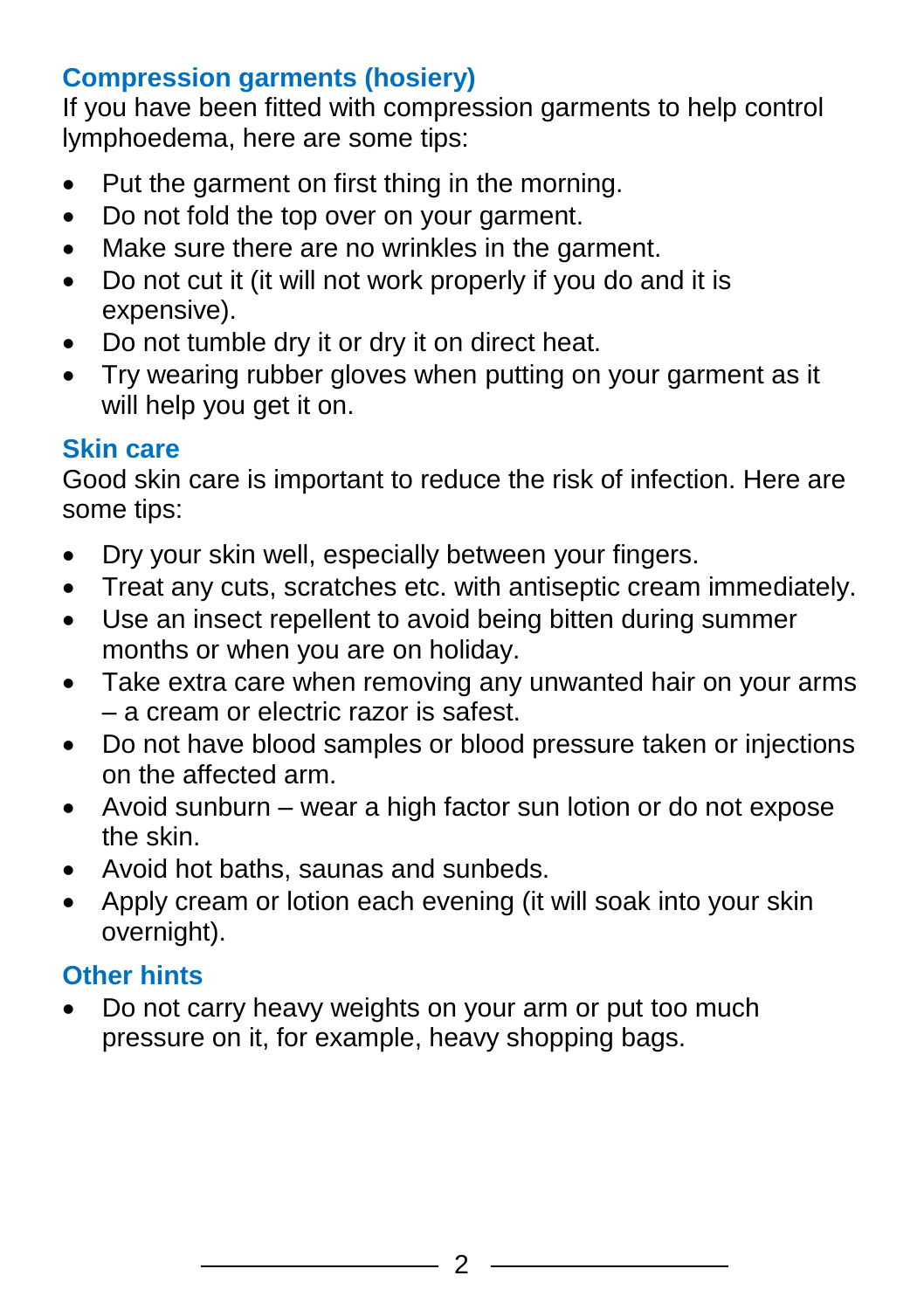## **Exercises for lymphoedema of the arm You should repeat all these exercises twice a day.**

Put your hands on top of your head and then bring your hands down to your shoulders. Repeat 10 times.

Put your hands behind your head and then bring them down behind your back in a wide circular movement. Repeat 10 times.

Slowly raise and lower arms from the elbow. Repeat 10 times.

Clench and unclench your hand and fingers. Repeat 10 times on both hands.

Lying on the floor, clasp your hands together on your tummy. Keeping your elbows straight, lift your arms over your head as far as you feel comfortable. Lower your arms slowly. Repeat 10 times.







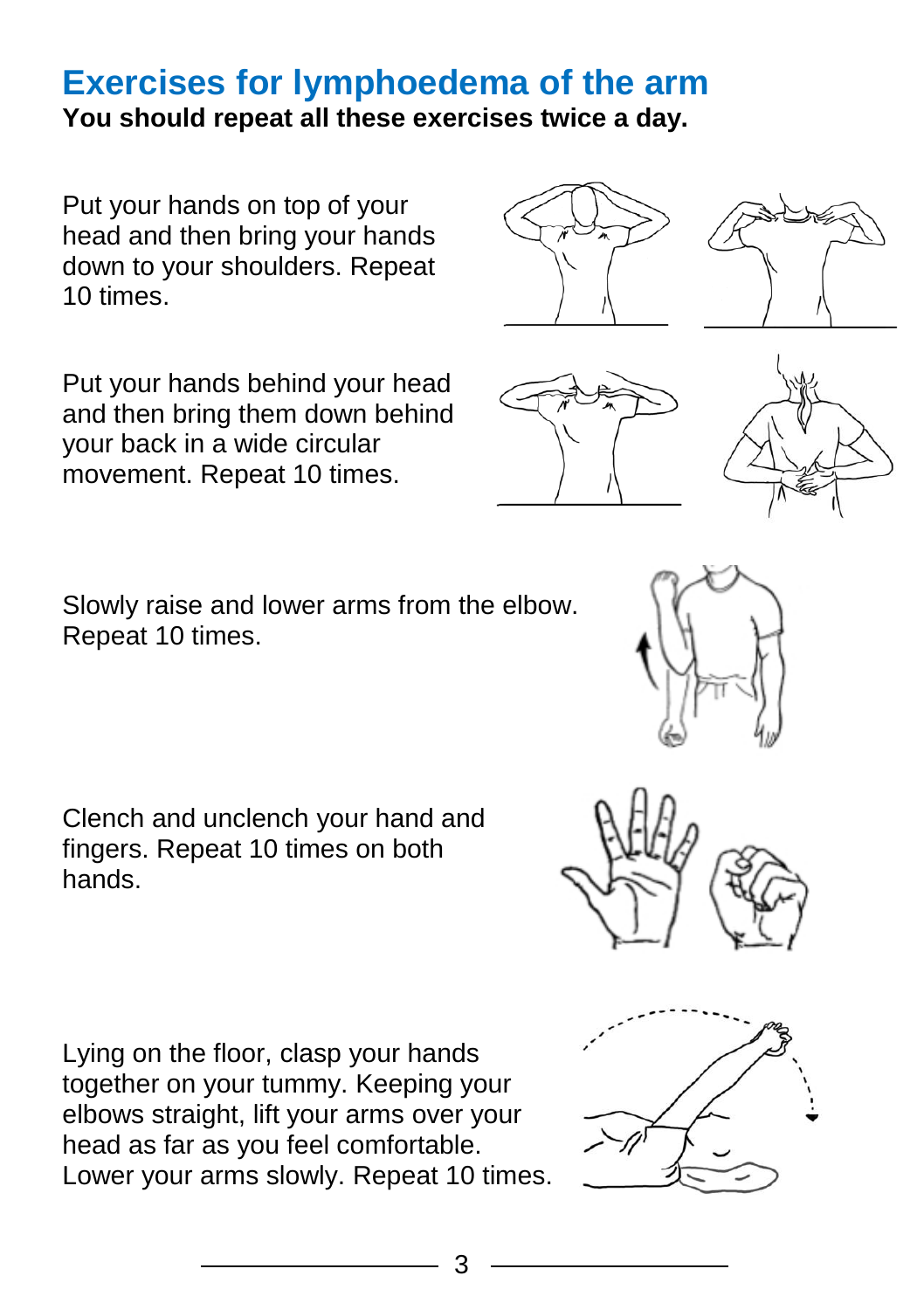# **Simple lymphatic drainage (SLD) for lymphoedema of the arm**

SLD is a simple form of massage that is used to encourage fluid to drain from the swollen area of your arm to an area where it can drain normally. The following massage is designed to clear fluid from the chest and swollen arm. **It should be performed at least twice a day.**

You should massage the areas gently. Make sure the skin does not have any oil or cream on it so that good contact is kept between your hand and your skin.

- 1. Ensure that you are in a comfortable position either lying down or sitting.
- 2. Massage the lymph glands in the side of your neck. Position both of your hands flat against your neck with your little finger just below your ears. Massage back and downwards, using a circular motion five times.



Then move your hands down a finger width and massage in the same way. Repeat this five times.

- 3. Massage your collarbone in an outwards direction. Repeat five times.
- 4. Now massage the unaffected armpit in the direction of back and up. Repeat five times. Move your hand down four finger widths and repeat this movement. Repeat numbers 2 to 4.

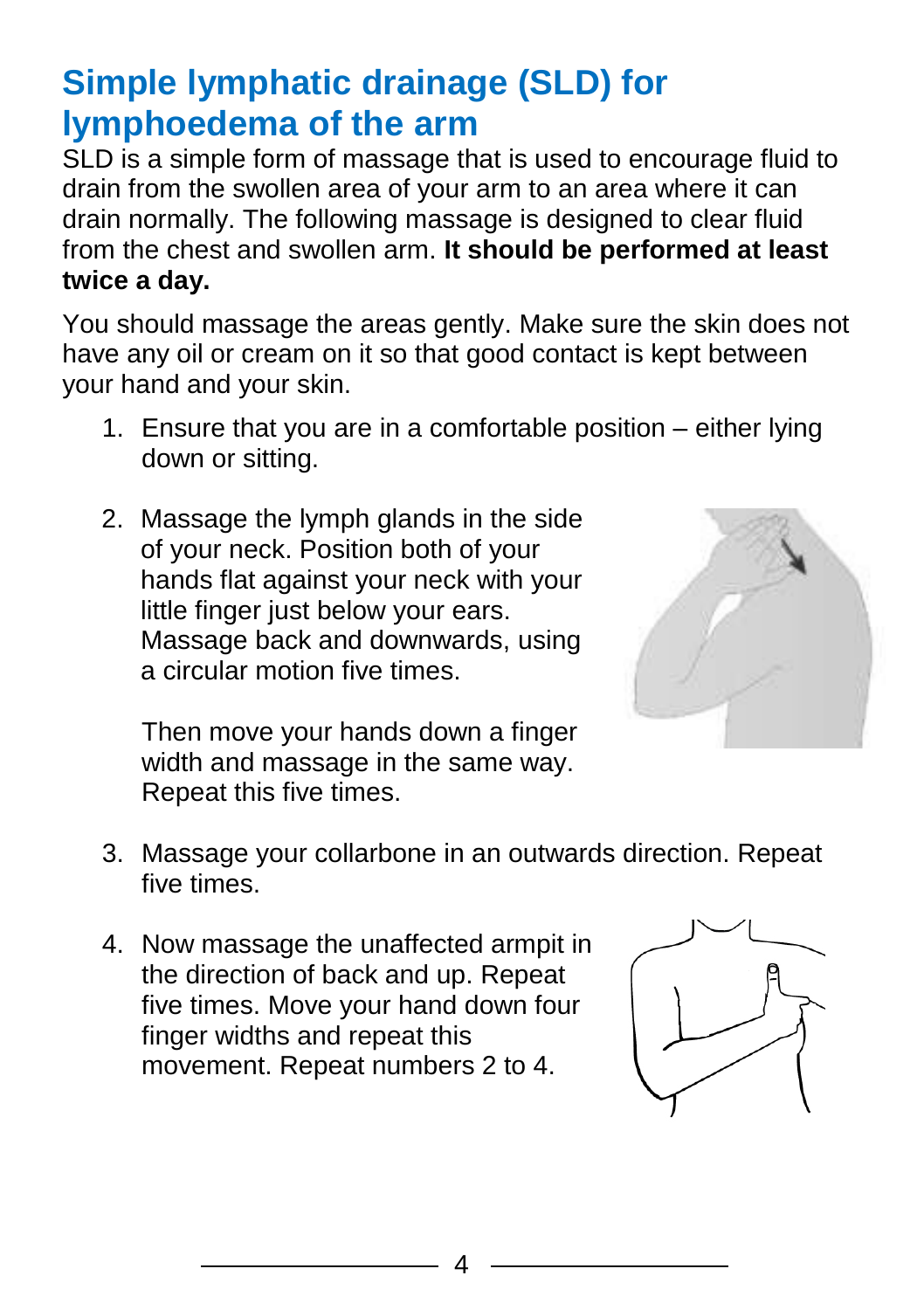5. To massage the chest, place your affected arm on your chest nearest to your unaffected arm.



**Figure 5a Figure 5b**

Gently stroke your skin towards your unaffected armpit (see figure 5a).

If it is more comfortable, use the unaffected arm to massage. (see figure 5b). Do this for five to ten minutes, covering the whole of the chest area.

6. If someone is able to help you, ask them to massage your back starting at the unaffected arm, moving towards your swollen arm.



7. Finish the session with a short breathing exercise which helps to clear the deep lymphatic system. Place both hands on your abdomen (tummy area) and breathe in slowly and deeply. Hold your breath for two seconds and release. Repeat this five times.

# **Can I find out more?**

Here are some useful websites and contact numbers:

#### **The Lymphoedema Support Network**

020 7351 4480 Website: [www.lymphoedema.org](http://www.lymphoedema.org/)

#### **Breast Cancer Care**

Website: [Breast Cancer Care | the breast cancer support charity](http://www.breastcancercare.org.uk/)